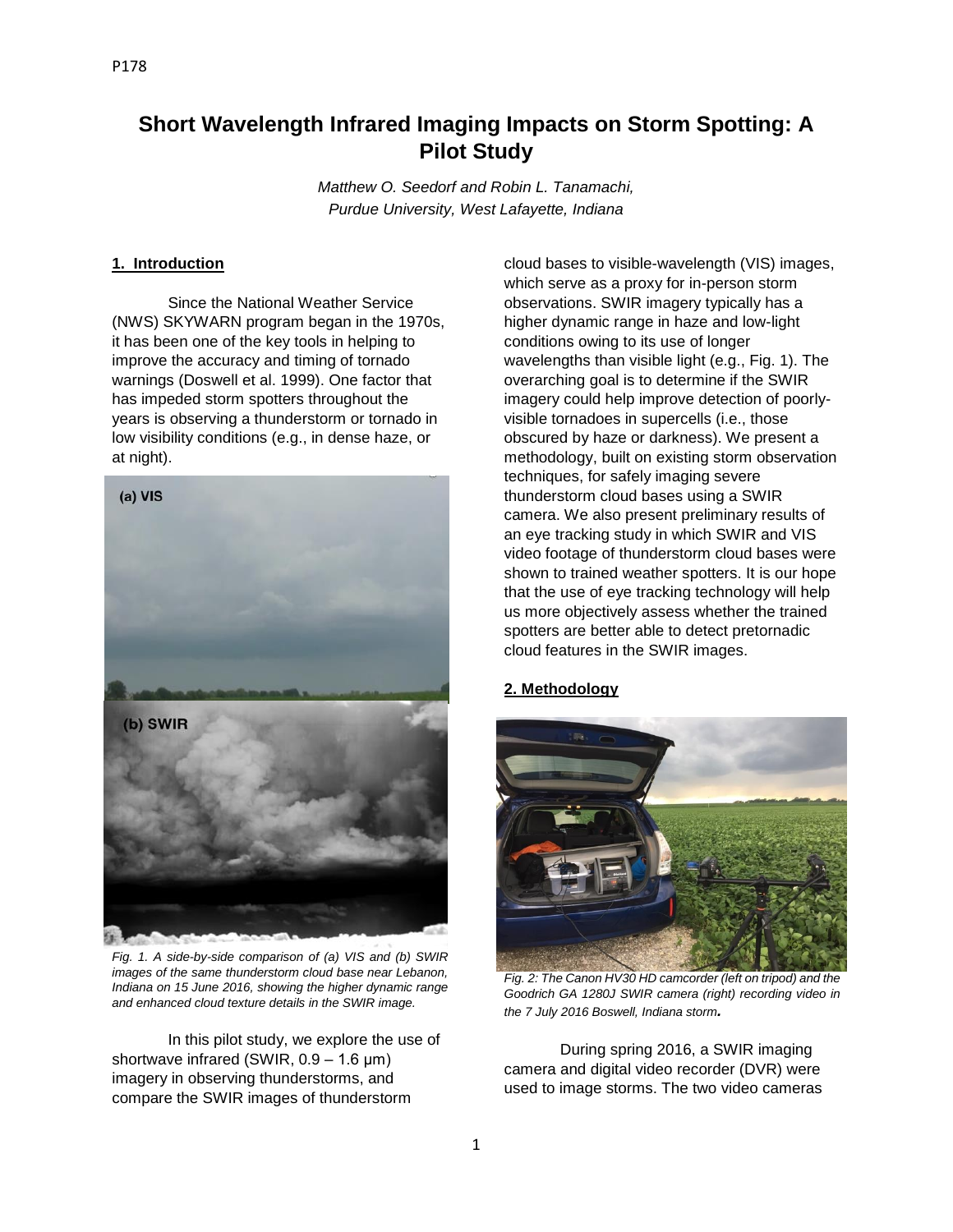*Table 1: The date, time in UTC, nearest town location in miles, and conditions observed of the SWIR and VIS camera.*

| Date     | Time (UTC)   | <b>Nearest Town</b><br>Location      | <b>Conditions observed</b>                                                                              |
|----------|--------------|--------------------------------------|---------------------------------------------------------------------------------------------------------|
| 06/15/16 | 1945 to 1955 | 9.2 km (5.7 mi) ENE<br>Jamestown, IN | Multicell storms with<br>lowered cloud bases                                                            |
| 06/15/16 | 2000 to 2045 | 3.2 km (2.0 mi) S<br>Lebanon, IN     | Outflow-dominated<br>clusters with<br>precipitating rain shafts,<br>and bubbling<br>cumulonimbus clouds |
| 07/07/16 | 2345 to 0000 | 11 km (7.0 mi) N<br>Boswell, IN      | Rain shafts in multicell<br>clusters                                                                    |
| 07/08/16 | 0022 to 0030 | 4.8 km (3.0 mi) N<br>Kentland, IN    | Rain shafts, rainbow                                                                                    |
| 07/08/16 | 0100 to 0115 | 4.0 km (2.5 mi) mi S<br>Wolcott, IN  | Scud clouds with weak<br>rotation                                                                       |
| 07/13/16 | 2125 to 2200 | 3.5 km (2.2 mi) W<br>Belgium, IL     | Cumulus towers, rain<br>shafts, lowered cloud<br>base                                                   |

were mounted side-by-side on a dual camera mount (Fig. 2). The VIS video camera (left camera in Fig. 2) was a Canon Vixia HV30 highdefinition (HD) camcorder equipped to record in 1080/60i HD. The focus on the VIS video camera was set to infinity in order to record details of distant cloud features.

The SWIR video camera (right camera in Fig. 2) was a Goodrich GA 1280J Enclosed Indium Gallium Arsenide (InGaAs) High Resolution SWIR camera. The camera stabilizes the focal plane array temperature and produces a video signal digitalized with a resolution of 12 bits using an analog-to-digital converter. The SWIR camera is sensitive to wavelengths between 0.7  $\mu$ m to 1.7  $\mu$ m. The digital video signal was recorded by a Churchill Navigation ION DVR.

During June and July 2016, weather forecasts for the Midwest U.S. were monitored daily. When conditions for severe weather were possible within a 100-mile radius of West Lafayette, Indiana, deployment of the two cameras would then occur. National Weather Service (NWS) Doppler radar (WSR-88D) observations were interrogated in real time using commercial software (such as RadarScope and GR2Analyst) to ensure safe deployment conditions for the camera, and assess the presence or absence of low-level rotation in

observed storms. Dual camera deployments occurred on a total of six days (Table 1).

The VIS and SWIR videos were then edited using Adobe Premiere Pro software, and synchronized in time to within less than one second. The videos were then matched up in a side by side view (e.g., Fig. 1), with their fields of view matched as closely as possible. SWIR video brightness was increased up to 35% in order to improve the contrast. The video was partitioned into clips ranging in length from 30 seconds to two minutes.

![](_page_1_Picture_7.jpeg)

*Fig. 3: A trained spotter participant observing VIS video footage of a developing tornado while using the Tobii TX300 eye tracking system. The spotter's eyes are tracked by a lowpower, infrared sensing array mounted below the screen.*

A subset of the VIS and SWIR video clips where then shown to two trained weather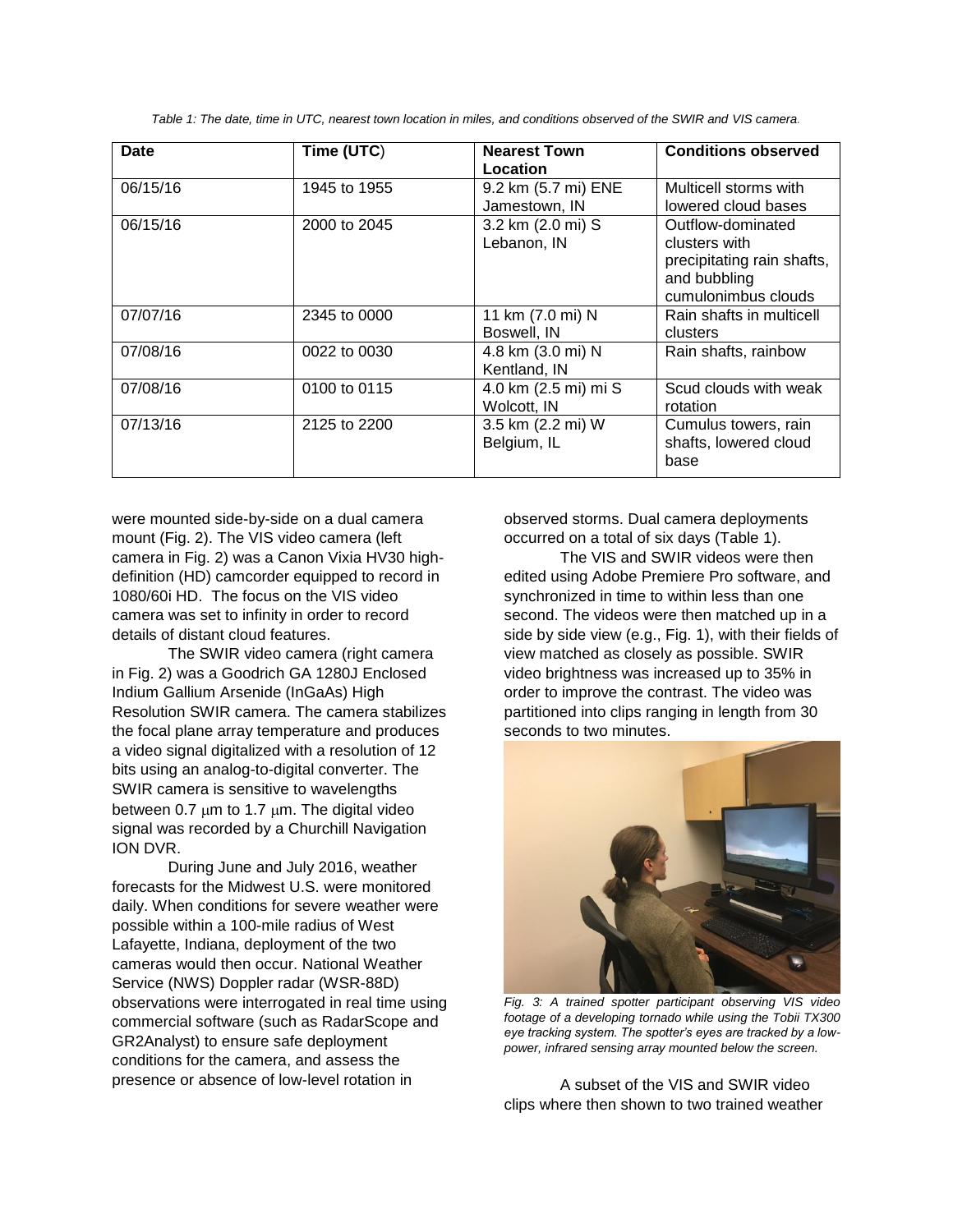spotters with similar experience levels (1.5 and two years since NWS training, respectively) using a commercially available eye tracking machine (Fig. 3). According to Bowden et al. (2016), exploring a forecaster's eye movements while looking at radar data may enrich our understanding of their cognitive decision making processes when issuing warnings.

Our approach to the use of the eye tracking technology was similar to that of Bowden et al. (2016), in that we focus on two measures: fixation count and fixation duration. This study is novel in that we are applying a different type of imagery (SWIR and VIS video) to a different population group (trained storm spotters) to assess their decision making process in a different application (visual detection of tornadoes). The principal question we seek to address is: Do eye gaze fixations on cloud features in the SWIR video differ significantly from eye gaze fixations on a VIS video of the same scene?

The trained spotters' eye gaze data was collected using the Tobii TX300 eye tracking system (Fig. 3). The system is able to track and measure a subject's eye fixations on a computer monitor, on which the VIS and SWIR videos were displayed. Proprietary Tobii Studio 3.3 software was used to provide data visualization, and statistical metric calculations.

The spotter sat in front of the TX300 system (Fig. 3), where an infrared detection system could trace the spotter's pupils and retina glint as they looked at objects on the screen (Olsen, 2012). The spotters were first *both* shown a VIS video of the developing 23 May 2016 Woodward, Oklahoma tornado (Fig. 4) in order to gauge their eye fixations on a known tornado event. Each participant was then shown a side-by-side VIS and SWIR video clip of a non-tornadic cloud base (Fig. 1) in order to familiarize him or her with the different appearance of SWIR video.

The spotter was then shown a series of either VIS or SWIR video clips cloud base features, and his or her eye movements were recorded. If Participant 1 saw a VIS clip of a scene, Participant 2 was shown the corresponding SWIR clip, and vice versa. The video clips were then replayed to the participant with the eye fixations overlaid, and the participant was asked to retrospectively recall

their thoughts about whether each scene showed any features worth reporting to the NWS.

This study focused on two sets of data that the TX300 produces: the heat map and gaze plot. Both types of plots represent fixation and fixation duration on the screen in slightly different ways. In a heat map, the fixation counts are normalized by the maximum number of fixations over the entire field of view, with brighter colors representing areas where the eyes fixated more frequently. The gaze plot shows a series of points where the subject fixated; the longer the eye fixated on a point, the larger the corresponding circle will be on the gaze plot. These two plots were then analyzed for each clip to determine if significant eye movement differences occurred between the VIS and SWIR images.

#### **3. Results**

![](_page_2_Picture_8.jpeg)

*Fig. 4: Heat maps for the Woodward, Oklahoma tornado video clip for (a) Participant 1 and (b) Participant 2, showing the normalized fixation count for the scene.*

As a control, the participants were shown the *same* VIS video of the developing 23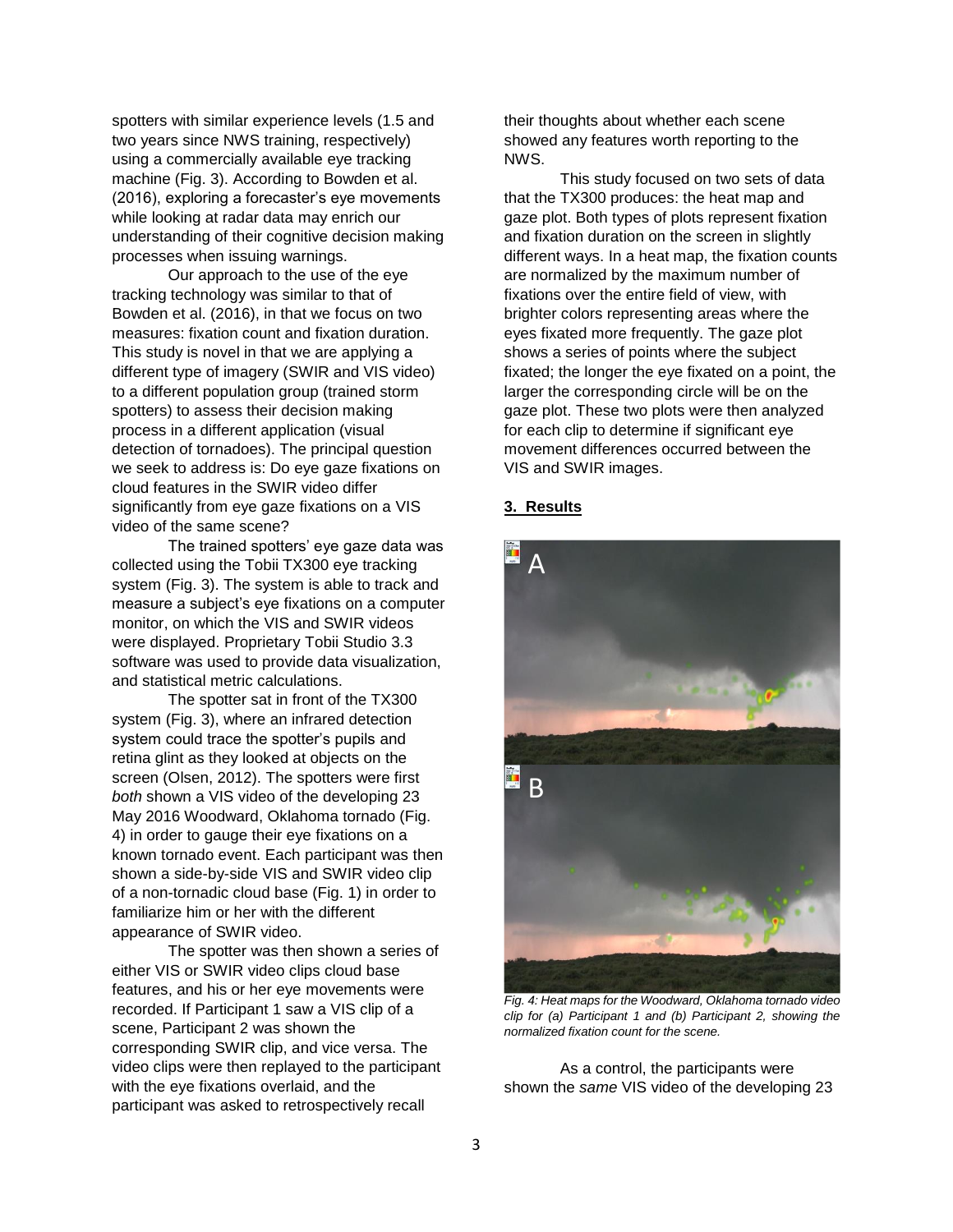May 2016 Woodward, OK tornado. Fig. 4 shows the heat maps generated by each participant from this 1-minute VIS video clip. Both participants fixated on the developing funnel cloud, showing that they both had been properly trained to identify and track pretornadic cloud base features. Next, each participant was shown a video clip of the 7 July 2016 Boswell nontornadic storm (Table 1). Participant 1 was shown the SWIR version of this video (Fig. 5a), while Participant 2 was shown the VIS version (Fig. 5b) Both participants were able to locate the cloud base in the storm, however, Participant 1 focused more on the right side of the video clip away from the rain shaft, while Participant 2 focused more on the rain shaft itself. In this particular clip, the cloud base was more easily discerned in the VIS video than the SWIR video, as evidenced by the higher fixation count along the cloud base in the VIS video (Fig. 5b).

![](_page_3_Figure_1.jpeg)

*Fig. 5: (a) SWIR and (b) VIS images of the Boswell, Indiana storm of 7 July 2016, overlaid with the eye fixation heat map for (a) Participant 1 and (b) Participant 2.*

For the 13 July 2016 Belgium, IL storm, Participant 1 was again shown the SWIR footage (Fig. 6a), while Participant 2 was shown the VIS footage (Fig. 6b). Both scenes show a nonrotating cloud base in the foreground, which both participants studied briefly before fixating on the more distant cloud base on the horizon. In this case, no significant differences were found in the heat maps generated from the SWIR and VIS video.

![](_page_3_Picture_4.jpeg)

*Fig. 6: (a) SWIR and (b) VIS images of the 13 July 2016 Belgium, Illinois storm, overlaid with eye fixation heat maps for (a) Participant 1 and (b) Participant 2.*

The final clip shown to the participants again featured a cloud base observed in the 13 July 2016 Belgium, IL storm. In contrast to the previous two clips, Participant 1 (Participant 2) viewed the scene in VIS (SWIR) imagery. Both VIS and SWIR imagery showed a distant, ambiguous, conical lowering in the cloud base (Fig. 7). As Participant 1 viewed the VIS imagery (Fig. 7a, b), he or she focused on the ambiguous conical lowering for nearly the entire duration of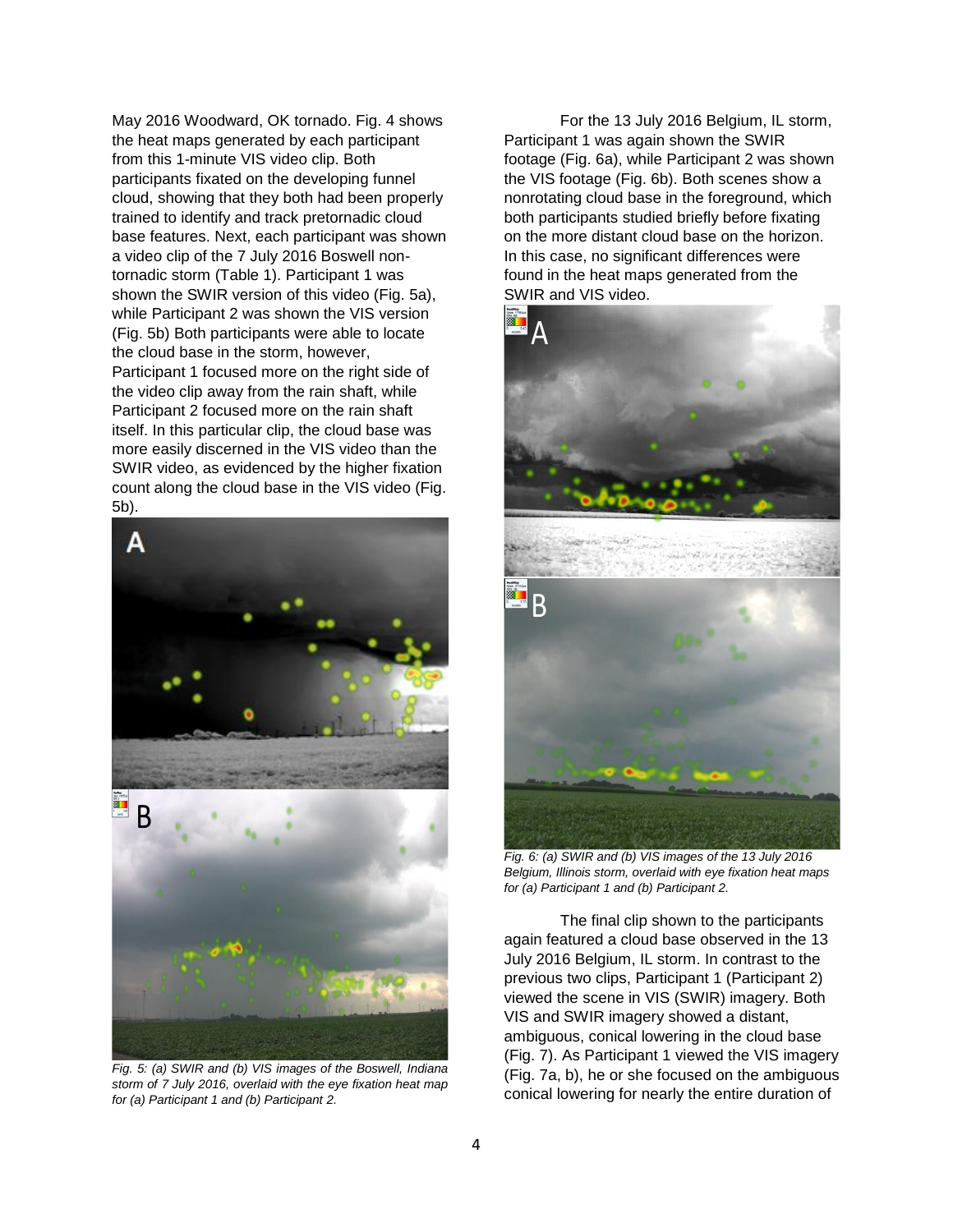![](_page_4_Picture_0.jpeg)

*Fig. 7: (a and b) VIS and (c and d) SWIR images of the 13 July 2016 Belgium, Illinois storm, overlaid with eye fixation heat maps for (a) Participant 1 and (c) Participant 2 can gaze plot maps for (b) Participant 1 and (d) participant 2. In panels (b) and (d), the individual circles represent a series of eye fixations, numbered in chronological order, and the circle size is proportional to the fixation duration*

the clip (2 min). During his retrospective recall, Participant 1 mentioned that he thought it was a possible funnel cloud, but wasn't sure until the end of the video that it was non-tornadic. Participant 2 viewed this scene in SWIR imagery but the associated gaze plot and heat map (Fig. 7c, d), showed that Participant 2 had no general focus for the duration of the video. During the retrospective recall, Participant 2 said that he or she was able to dismiss the ambiguous conical feature very early, because the feature was clearly just a scud cloud generated by outflow. Participant 2 also mentioned being overwhelmed at the information content of this particular SWIR video, but it had no effect on the identification of the scud cloud.

#### **4. Discussion**

Overall, the use of SWIR imagery was shown in this pilot study to affect the way in which storm spotters interrogated and perceived the same cloud base. The final clip (Fig. 7), showing the ambiguous conical lowering, stood out. Participant 2, viewing the SWIR video, was able to identify the feature as a scud cloud within a few seconds, while Participant 1, viewing the VIS video, fixated on the feature for nearly two minutes to be certain it wasn't a funnel cloud. The use of the SWIR imagery in this instance significantly changed the manner in which the two participants interrogated the scene, and while both came to the same conclusion (i.e., the feature was not a funnel cloud), Participant 2 reached that conclusion much more quickly using the SWIR imagery.

## **5. Conclusion**

In this pilot study, we developed a methodology to image storms safely using a SWIR camera, and showed that trained storm spotters interrogate images of a cloud base differently depending on whether they are viewing the scene in VIS or SWIR light. **We conclude that there is a distinct possibility that SWIR video imagery can be beneficial to storm spotters.** In particular, an ambiguous, nontornadic cloud base lowering was quickly dismissed by a participant viewing the scene in SWIR, while a participant viewing the same scene in VIS light had a more difficult time